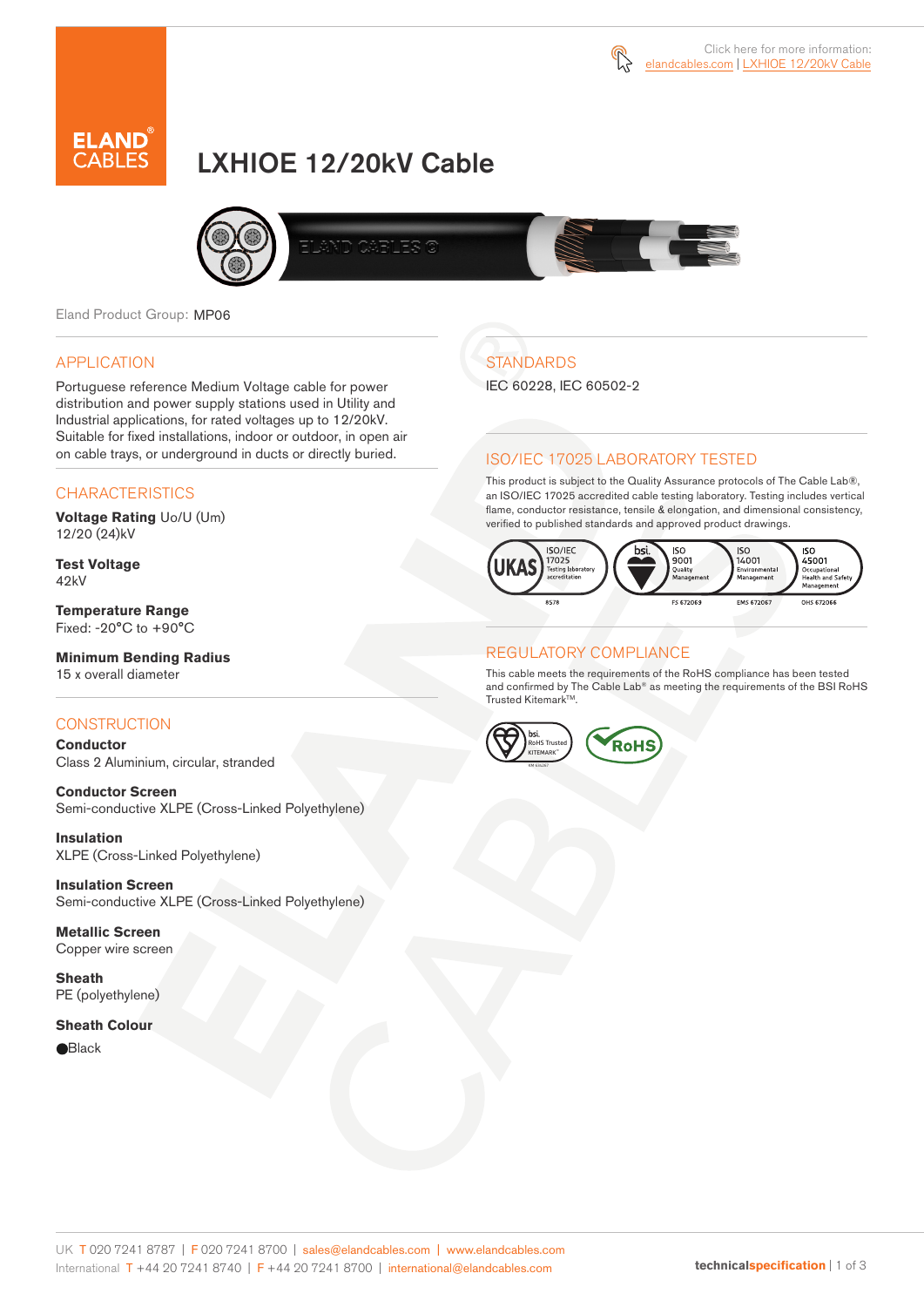### DIMENSIONS

| ELAND PART NO. | NO. OF<br>CORES | <b>CONDUCTOR NOMINAL</b><br>CROSS SECTIONAL AREA<br>mm <sup>2</sup> | NOMINAL DIAMETER<br><b>OVER INSULATION</b><br>mm | <b>NOMINAL</b><br><b>OVERALL DIAMETER</b><br>mm | <b>NOMINAL</b><br><b>WEIGHT</b><br>kg/km |
|----------------|-----------------|---------------------------------------------------------------------|--------------------------------------------------|-------------------------------------------------|------------------------------------------|
| MP0620K01035   | $\mathbf{1}$    | 35                                                                  | 20,0                                             | 27,5                                            | 815                                      |
| MP0620K01050   | $\mathbf{1}$    | 50                                                                  | 21,0                                             | 28,5                                            | 880                                      |
| MP0620K01070   | $\mathbf{1}$    | 70                                                                  | 22,5                                             | 30,5                                            | 1005                                     |
| MP0620K01095   | $\overline{1}$  | 95                                                                  | 24,5                                             | 32,5                                            | 1130                                     |
| MP0620K01120   | $\mathbf{1}$    | 120                                                                 | 26,0                                             | 34,0                                            | 1275                                     |
| MP0620K01150   | $\mathbf{1}$    | 150                                                                 | 27,5                                             | 35,5                                            | 1395                                     |
| MP0620K01185   | $\mathbf{1}$    | 185                                                                 | 29,0                                             | 37,0                                            | 1565                                     |
| MP0620K01240   | $\mathbf{1}$    | 240                                                                 | 31,0                                             | 39,5                                            | 1785                                     |
| MP0620K01300   | $\mathbf{1}$    | 300                                                                 | 34,0                                             | 42,5                                            | 2065                                     |
| MP0620K01400   | $\mathbf{1}$    | 400                                                                 | 37,0                                             | 45,5                                            | 2425                                     |
| MP0620K01500   | $\mathbf{1}$    | 500                                                                 | 40,0                                             | 48,5                                            | 2825                                     |
| MP0620K01630   | $\mathbf{1}$    | 630                                                                 | 44,5                                             | 53,5                                            | 3425                                     |
| MP0620K03035   | 3               | 35                                                                  | 20,0                                             | 56,0                                            | 3315                                     |
| MP0620K03050   | 3               | 50                                                                  | 21,0                                             | 58,5                                            | 3645                                     |
| MP0620K03070   | 3               | 70                                                                  | 22,5                                             | 62,5                                            | 4145                                     |
| MP0620K03095   | 3               | 95                                                                  | 24,5                                             | 66,5                                            | 4740                                     |
| MP0620K03120   | 3               | 120                                                                 | 26,0                                             | 70,5                                            | 5285                                     |
| MP0620K03150   | 3               | 150                                                                 | 27,5                                             | 73,5                                            | 5810                                     |
| MP0620K03185   | 3               | 185                                                                 | 29,0                                             | 76,5                                            | 6450                                     |
| MP0620K03240   | 3               | 240                                                                 | 31,0                                             | 82,0                                            | 7495                                     |
| MP0620K03300   | 3               | 300                                                                 | 34,0                                             | 88,5                                            | 8640                                     |
| MP0620K03400   | 3               | 400                                                                 | 37,0                                             | 95,0                                            | 10165                                    |

### ELECTRICAL CHARACTERISTICS

| NO. OF<br>CORES | <b>CONDUCTOR</b><br>NOMINAL CROSS<br><b>SECTIONAL AREA</b><br>mm <sup>2</sup> | <b>CONDUCTOR MAXIMUM</b><br>SHORT CIRCUIT<br><b>CURRENT T=1S</b><br>kA | CONDUCTOR DC<br>RESISTANCE AT 20°C<br>ohm/km | <b>INDUCTANCE</b><br>mH/km | CAPACITANCE<br>µF/km | <b>CURRENT CARRYING CAPACITY</b><br>Amps |               |
|-----------------|-------------------------------------------------------------------------------|------------------------------------------------------------------------|----------------------------------------------|----------------------------|----------------------|------------------------------------------|---------------|
|                 |                                                                               |                                                                        |                                              |                            |                      | In Air                                   | <b>Buried</b> |
|                 | 35                                                                            | 3,3                                                                    | 0,8680                                       | 0,44                       | 0,17                 | 154                                      | 148           |
|                 | 50                                                                            | 4,7                                                                    | 0,6410                                       | 0,42                       | 0,18                 | 184                                      | 175           |
|                 | 70                                                                            | 6,6                                                                    | 0,4430                                       | 0,40                       | 0,21                 | 230                                      | 215           |
|                 | 95                                                                            | 9,0                                                                    | 0,3200                                       | 0,38                       | 0,23                 | 280                                      | 257           |
|                 | 120                                                                           | 11,3                                                                   | 0,2530                                       | 0,36                       | 0,25                 | 325                                      | 294           |
|                 | 150                                                                           | 14,2                                                                   | 0,2060                                       | 0,35                       | 0,27                 | 368                                      | 329           |
|                 | 185                                                                           | 17,5                                                                   | 0,1640                                       | 0,34                       | 0,29                 | 422                                      | 373           |
|                 | 240                                                                           | 22,7                                                                   | 0,1250                                       | 0,33                       | 0,32                 | 499                                      | 434           |
|                 | 300                                                                           | 28,3                                                                   | 0,1000                                       | 0,32                       | 0,35                 | 579                                      | 493           |
|                 | 400                                                                           | 37,8                                                                   | 0,0778                                       | 0,30                       | 0,39                 | 677                                      | 566           |
|                 | 500                                                                           | 47,2                                                                   | 0,0605                                       | 0,30                       | 0,43                 | 789                                      | 647           |
|                 | 630                                                                           | 59,5                                                                   | 0,0469                                       | 0,28                       | 0,49                 | 930                                      | 744           |
| 3               | 35                                                                            | 3,3                                                                    | 0,8680                                       | 0,43                       | 0,17                 | 170                                      | 136           |
| 3               | 50                                                                            | 4,7                                                                    | 0,6410                                       | 0,41                       | 0,18                 | 204                                      | 162           |
| 3               | 70                                                                            | 6,6                                                                    | 0,4430                                       | 0,38                       | 0,21                 | 253                                      | 198           |
| 3               | 95                                                                            | 9,0                                                                    | 0,3200                                       | 0,36                       | 0,23                 | 304                                      | 235           |
| 3               | 120                                                                           | 11,3                                                                   | 0,2530                                       | 0,34                       | 0,25                 | 351                                      | 268           |
| 3               | 150                                                                           | 14,2                                                                   | 0,2060                                       | 0,33                       | 0,27                 | 398                                      | 303           |
| 3               | 185                                                                           | 17,5                                                                   | 0,1640                                       | 0,32                       | 0,29                 | 455                                      | 343           |

The information contained within this datasheet is for guidance only and is subject to change without notice or liability. All the information is provided in good faith and is believed to be correct at the time of publication. When selecting cable accessories, please note that actual cable dimensions may vary due to manufacturing tolerances.